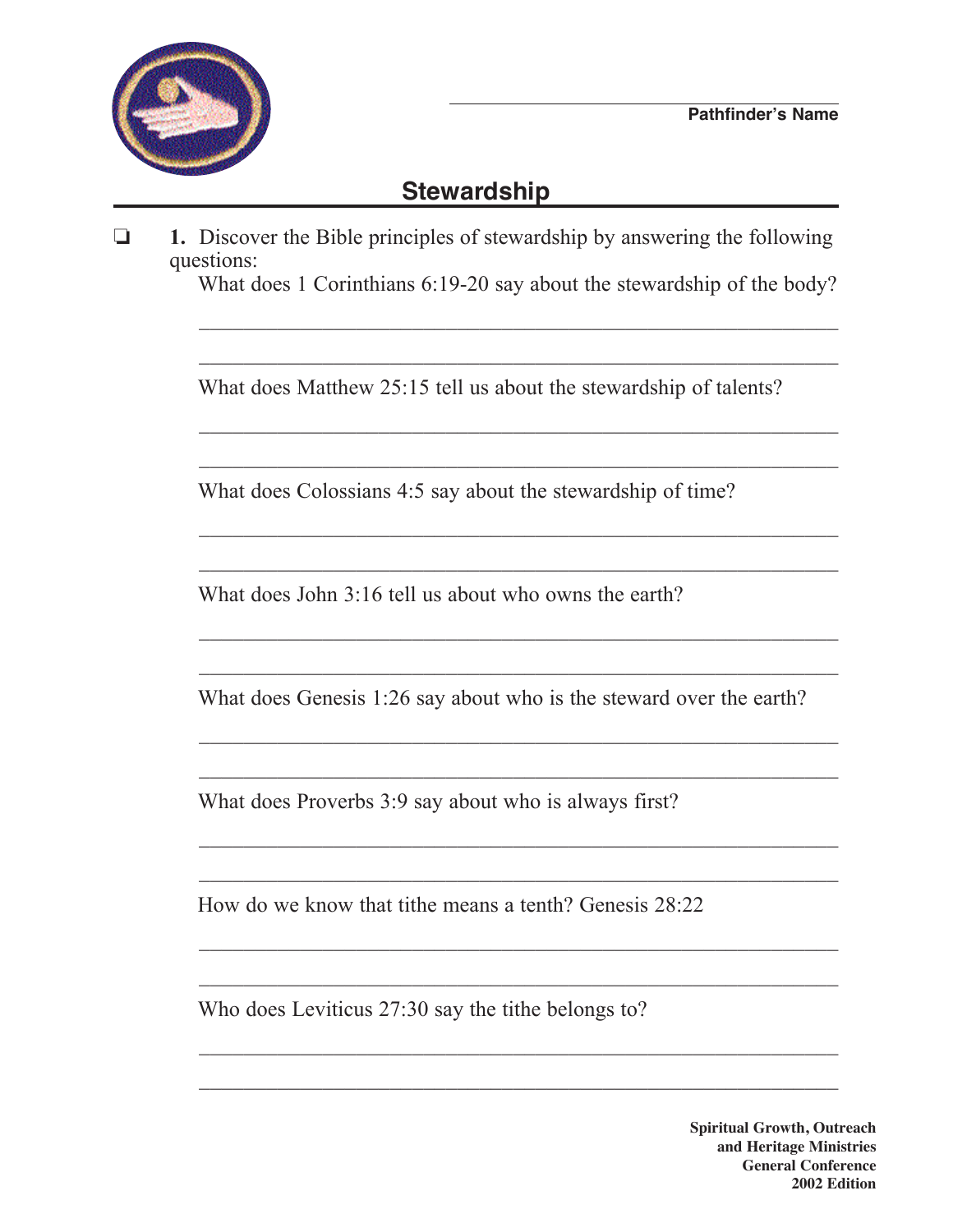How does Malachi 3:8 say that God is robbed?

What does 1 Corinthians 9:13,24 say about the use of the tithe?

 $\overline{\phantom{a}}$  ,  $\overline{\phantom{a}}$  ,  $\overline{\phantom{a}}$  ,  $\overline{\phantom{a}}$  ,  $\overline{\phantom{a}}$  ,  $\overline{\phantom{a}}$  ,  $\overline{\phantom{a}}$  ,  $\overline{\phantom{a}}$  ,  $\overline{\phantom{a}}$  ,  $\overline{\phantom{a}}$  ,  $\overline{\phantom{a}}$  ,  $\overline{\phantom{a}}$  ,  $\overline{\phantom{a}}$  ,  $\overline{\phantom{a}}$  ,  $\overline{\phantom{a}}$  ,  $\overline{\phantom{a}}$ 

 $\overline{\phantom{a}}$  ,  $\overline{\phantom{a}}$  ,  $\overline{\phantom{a}}$  ,  $\overline{\phantom{a}}$  ,  $\overline{\phantom{a}}$  ,  $\overline{\phantom{a}}$  ,  $\overline{\phantom{a}}$  ,  $\overline{\phantom{a}}$  ,  $\overline{\phantom{a}}$  ,  $\overline{\phantom{a}}$  ,  $\overline{\phantom{a}}$  ,  $\overline{\phantom{a}}$  ,  $\overline{\phantom{a}}$  ,  $\overline{\phantom{a}}$  ,  $\overline{\phantom{a}}$  ,  $\overline{\phantom{a}}$ 

 $\overline{\phantom{a}}$  ,  $\overline{\phantom{a}}$  ,  $\overline{\phantom{a}}$  ,  $\overline{\phantom{a}}$  ,  $\overline{\phantom{a}}$  ,  $\overline{\phantom{a}}$  ,  $\overline{\phantom{a}}$  ,  $\overline{\phantom{a}}$  ,  $\overline{\phantom{a}}$  ,  $\overline{\phantom{a}}$  ,  $\overline{\phantom{a}}$  ,  $\overline{\phantom{a}}$  ,  $\overline{\phantom{a}}$  ,  $\overline{\phantom{a}}$  ,  $\overline{\phantom{a}}$  ,  $\overline{\phantom{a}}$ 

 $\overline{\phantom{a}}$  ,  $\overline{\phantom{a}}$  ,  $\overline{\phantom{a}}$  ,  $\overline{\phantom{a}}$  ,  $\overline{\phantom{a}}$  ,  $\overline{\phantom{a}}$  ,  $\overline{\phantom{a}}$  ,  $\overline{\phantom{a}}$  ,  $\overline{\phantom{a}}$  ,  $\overline{\phantom{a}}$  ,  $\overline{\phantom{a}}$  ,  $\overline{\phantom{a}}$  ,  $\overline{\phantom{a}}$  ,  $\overline{\phantom{a}}$  ,  $\overline{\phantom{a}}$  ,  $\overline{\phantom{a}}$ 

 $\overline{\phantom{a}}$  ,  $\overline{\phantom{a}}$  ,  $\overline{\phantom{a}}$  ,  $\overline{\phantom{a}}$  ,  $\overline{\phantom{a}}$  ,  $\overline{\phantom{a}}$  ,  $\overline{\phantom{a}}$  ,  $\overline{\phantom{a}}$  ,  $\overline{\phantom{a}}$  ,  $\overline{\phantom{a}}$  ,  $\overline{\phantom{a}}$  ,  $\overline{\phantom{a}}$  ,  $\overline{\phantom{a}}$  ,  $\overline{\phantom{a}}$  ,  $\overline{\phantom{a}}$  ,  $\overline{\phantom{a}}$ 

 $\overline{\phantom{a}}$  ,  $\overline{\phantom{a}}$  ,  $\overline{\phantom{a}}$  ,  $\overline{\phantom{a}}$  ,  $\overline{\phantom{a}}$  ,  $\overline{\phantom{a}}$  ,  $\overline{\phantom{a}}$  ,  $\overline{\phantom{a}}$  ,  $\overline{\phantom{a}}$  ,  $\overline{\phantom{a}}$  ,  $\overline{\phantom{a}}$  ,  $\overline{\phantom{a}}$  ,  $\overline{\phantom{a}}$  ,  $\overline{\phantom{a}}$  ,  $\overline{\phantom{a}}$  ,  $\overline{\phantom{a}}$ 

How do we know that the tithe is different from offerings? Malachi 3:8

 $\mathcal{L}_\text{max}$  , and the set of the set of the set of the set of the set of the set of the set of the set of the set of the set of the set of the set of the set of the set of the set of the set of the set of the set of the

 $\overline{\phantom{a}}$  , and the contribution of the contribution of the contribution of the contribution of the contribution of the contribution of the contribution of the contribution of the contribution of the contribution of the

What does 1 Corinthians 16:2 say about how we are to give our offerings?

What does Matthew 6:20 say about where to keep our treasures?

 $\overline{\phantom{a}}$  ,  $\overline{\phantom{a}}$  ,  $\overline{\phantom{a}}$  ,  $\overline{\phantom{a}}$  ,  $\overline{\phantom{a}}$  ,  $\overline{\phantom{a}}$  ,  $\overline{\phantom{a}}$  ,  $\overline{\phantom{a}}$  ,  $\overline{\phantom{a}}$  ,  $\overline{\phantom{a}}$  ,  $\overline{\phantom{a}}$  ,  $\overline{\phantom{a}}$  ,  $\overline{\phantom{a}}$  ,  $\overline{\phantom{a}}$  ,  $\overline{\phantom{a}}$  ,  $\overline{\phantom{a}}$ 

 $\overline{\phantom{a}}$  ,  $\overline{\phantom{a}}$  ,  $\overline{\phantom{a}}$  ,  $\overline{\phantom{a}}$  ,  $\overline{\phantom{a}}$  ,  $\overline{\phantom{a}}$  ,  $\overline{\phantom{a}}$  ,  $\overline{\phantom{a}}$  ,  $\overline{\phantom{a}}$  ,  $\overline{\phantom{a}}$  ,  $\overline{\phantom{a}}$  ,  $\overline{\phantom{a}}$  ,  $\overline{\phantom{a}}$  ,  $\overline{\phantom{a}}$  ,  $\overline{\phantom{a}}$  ,  $\overline{\phantom{a}}$ 

 $\overline{\phantom{a}}$  ,  $\overline{\phantom{a}}$  ,  $\overline{\phantom{a}}$  ,  $\overline{\phantom{a}}$  ,  $\overline{\phantom{a}}$  ,  $\overline{\phantom{a}}$  ,  $\overline{\phantom{a}}$  ,  $\overline{\phantom{a}}$  ,  $\overline{\phantom{a}}$  ,  $\overline{\phantom{a}}$  ,  $\overline{\phantom{a}}$  ,  $\overline{\phantom{a}}$  ,  $\overline{\phantom{a}}$  ,  $\overline{\phantom{a}}$  ,  $\overline{\phantom{a}}$  ,  $\overline{\phantom{a}}$ 

What does 2 Corinthians 9:7 say about our attitude in giving?

 $\overline{\phantom{a}}$  ,  $\overline{\phantom{a}}$  ,  $\overline{\phantom{a}}$  ,  $\overline{\phantom{a}}$  ,  $\overline{\phantom{a}}$  ,  $\overline{\phantom{a}}$  ,  $\overline{\phantom{a}}$  ,  $\overline{\phantom{a}}$  ,  $\overline{\phantom{a}}$  ,  $\overline{\phantom{a}}$  ,  $\overline{\phantom{a}}$  ,  $\overline{\phantom{a}}$  ,  $\overline{\phantom{a}}$  ,  $\overline{\phantom{a}}$  ,  $\overline{\phantom{a}}$  ,  $\overline{\phantom{a}}$ 

 $\overline{\phantom{a}}$  ,  $\overline{\phantom{a}}$  ,  $\overline{\phantom{a}}$  ,  $\overline{\phantom{a}}$  ,  $\overline{\phantom{a}}$  ,  $\overline{\phantom{a}}$  ,  $\overline{\phantom{a}}$  ,  $\overline{\phantom{a}}$  ,  $\overline{\phantom{a}}$  ,  $\overline{\phantom{a}}$  ,  $\overline{\phantom{a}}$  ,  $\overline{\phantom{a}}$  ,  $\overline{\phantom{a}}$  ,  $\overline{\phantom{a}}$  ,  $\overline{\phantom{a}}$  ,  $\overline{\phantom{a}}$ 

 $\overline{\phantom{a}}$  ,  $\overline{\phantom{a}}$  ,  $\overline{\phantom{a}}$  ,  $\overline{\phantom{a}}$  ,  $\overline{\phantom{a}}$  ,  $\overline{\phantom{a}}$  ,  $\overline{\phantom{a}}$  ,  $\overline{\phantom{a}}$  ,  $\overline{\phantom{a}}$  ,  $\overline{\phantom{a}}$  ,  $\overline{\phantom{a}}$  ,  $\overline{\phantom{a}}$  ,  $\overline{\phantom{a}}$  ,  $\overline{\phantom{a}}$  ,  $\overline{\phantom{a}}$  ,  $\overline{\phantom{a}}$ 

 $\overline{\phantom{a}}$  ,  $\overline{\phantom{a}}$  ,  $\overline{\phantom{a}}$  ,  $\overline{\phantom{a}}$  ,  $\overline{\phantom{a}}$  ,  $\overline{\phantom{a}}$  ,  $\overline{\phantom{a}}$  ,  $\overline{\phantom{a}}$  ,  $\overline{\phantom{a}}$  ,  $\overline{\phantom{a}}$  ,  $\overline{\phantom{a}}$  ,  $\overline{\phantom{a}}$  ,  $\overline{\phantom{a}}$  ,  $\overline{\phantom{a}}$  ,  $\overline{\phantom{a}}$  ,  $\overline{\phantom{a}}$ 

 $\overline{\phantom{a}}$  ,  $\overline{\phantom{a}}$  ,  $\overline{\phantom{a}}$  ,  $\overline{\phantom{a}}$  ,  $\overline{\phantom{a}}$  ,  $\overline{\phantom{a}}$  ,  $\overline{\phantom{a}}$  ,  $\overline{\phantom{a}}$  ,  $\overline{\phantom{a}}$  ,  $\overline{\phantom{a}}$  ,  $\overline{\phantom{a}}$  ,  $\overline{\phantom{a}}$  ,  $\overline{\phantom{a}}$  ,  $\overline{\phantom{a}}$  ,  $\overline{\phantom{a}}$  ,  $\overline{\phantom{a}}$ 

What promised blessing is given in Malachi 3:10?

What does Psalms 24:1 tell us about who owns the earth?

**2.** Read and discuss with your counselor or pastor the following: Section IV (pp. 111 to 130); paragraph 1 and 2, p. 14; and paragraph 1, p. 66 of *Counsels on Stewardship* written by Ellen G. White.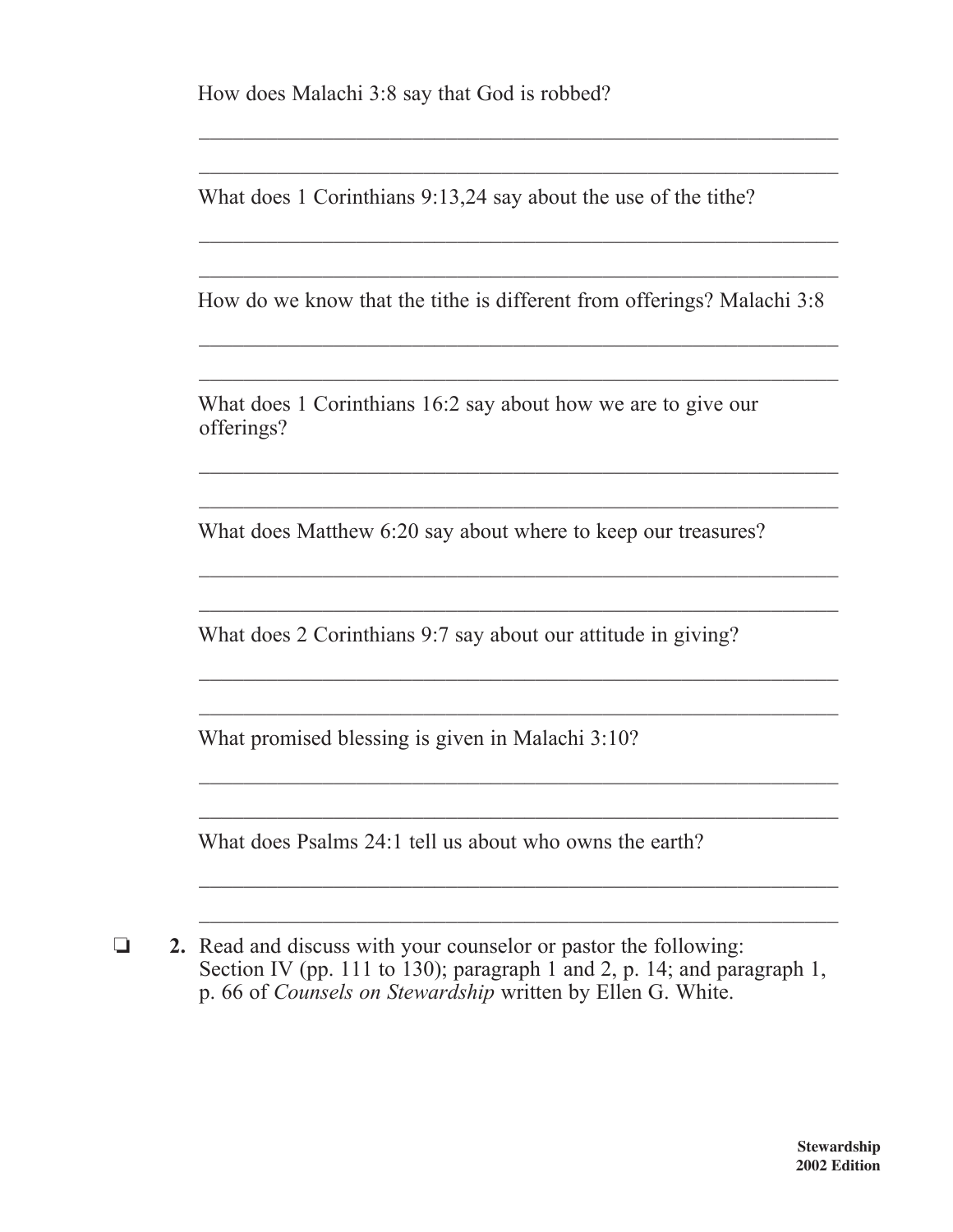**3.** Learn what is done with the tithe in your local church, your local conference, your union, and the General Conference.

|  | Local church                                                                                                                                                                                              |                                                                                                                                                                                                                                                                                                                                                                                                            |                                                                            |                                                                                                                                                                                                                                                                                                                                                                                                                            |  |  |  |
|--|-----------------------------------------------------------------------------------------------------------------------------------------------------------------------------------------------------------|------------------------------------------------------------------------------------------------------------------------------------------------------------------------------------------------------------------------------------------------------------------------------------------------------------------------------------------------------------------------------------------------------------|----------------------------------------------------------------------------|----------------------------------------------------------------------------------------------------------------------------------------------------------------------------------------------------------------------------------------------------------------------------------------------------------------------------------------------------------------------------------------------------------------------------|--|--|--|
|  | Local conference                                                                                                                                                                                          |                                                                                                                                                                                                                                                                                                                                                                                                            |                                                                            |                                                                                                                                                                                                                                                                                                                                                                                                                            |  |  |  |
|  | Union                                                                                                                                                                                                     |                                                                                                                                                                                                                                                                                                                                                                                                            |                                                                            |                                                                                                                                                                                                                                                                                                                                                                                                                            |  |  |  |
|  |                                                                                                                                                                                                           |                                                                                                                                                                                                                                                                                                                                                                                                            |                                                                            |                                                                                                                                                                                                                                                                                                                                                                                                                            |  |  |  |
|  |                                                                                                                                                                                                           |                                                                                                                                                                                                                                                                                                                                                                                                            | General Conference                                                         |                                                                                                                                                                                                                                                                                                                                                                                                                            |  |  |  |
|  |                                                                                                                                                                                                           |                                                                                                                                                                                                                                                                                                                                                                                                            |                                                                            |                                                                                                                                                                                                                                                                                                                                                                                                                            |  |  |  |
|  | 4. From your pastor, church treasurer, or elder learn about your church<br>budget, what finances your church must meet and the purpose of each<br>item listed on your church tithe and offering envelope. |                                                                                                                                                                                                                                                                                                                                                                                                            |                                                                            |                                                                                                                                                                                                                                                                                                                                                                                                                            |  |  |  |
|  | a.<br>$\mathbf{b}$ .<br>$\mathbf{c}$ .<br>d.<br>e.<br>f.<br>Reading<br>g.<br>h.<br>i.<br>Meals                                                                                                            | following areas: (Complete Chart $#1$ )<br>Work for pay<br>Family time<br>Personal devotions<br>Public worship<br>Family worship<br>Fun things<br>Television                                                                                                                                                                                                                                               | j.<br>k.<br>$\mathbf{l}$ .<br>m.<br>n.<br>$\mathbf{0}$ .<br>p.<br>q.<br>r. | 5. Keep a chart on how you spend your time for one weekend and one<br>week day. In this chart make a list of how much time you spend in the<br>Sleep<br>Personal needs<br>Class time<br>School study<br>Travel<br>Music lesson<br>Music practice<br>Home chores<br>Shopping<br>For each of the three days be sure your time adds up to 24 hours. After<br>completing the chart, discuss with your pastor or counselor your |  |  |  |
|  | a.<br>$\mathbf{b}$ .<br>(1)                                                                                                                                                                               | responsibility in the stewardship of your time.<br><b>6.</b> Do one of the following: (Complete Chart $#2$ )<br>If you have an income-producing job or an allowance, make a list<br>of how you spend your money for one month.<br>If you are not in the category above, make a list of how you<br>would spend an income of \$50 a month in the following<br>categories:<br>Clothes<br>Entertainment<br>(2) |                                                                            |                                                                                                                                                                                                                                                                                                                                                                                                                            |  |  |  |

- **(3)** Eating out
- 
- (4) Gifts **(5)** Gifts Personal items (toiletries)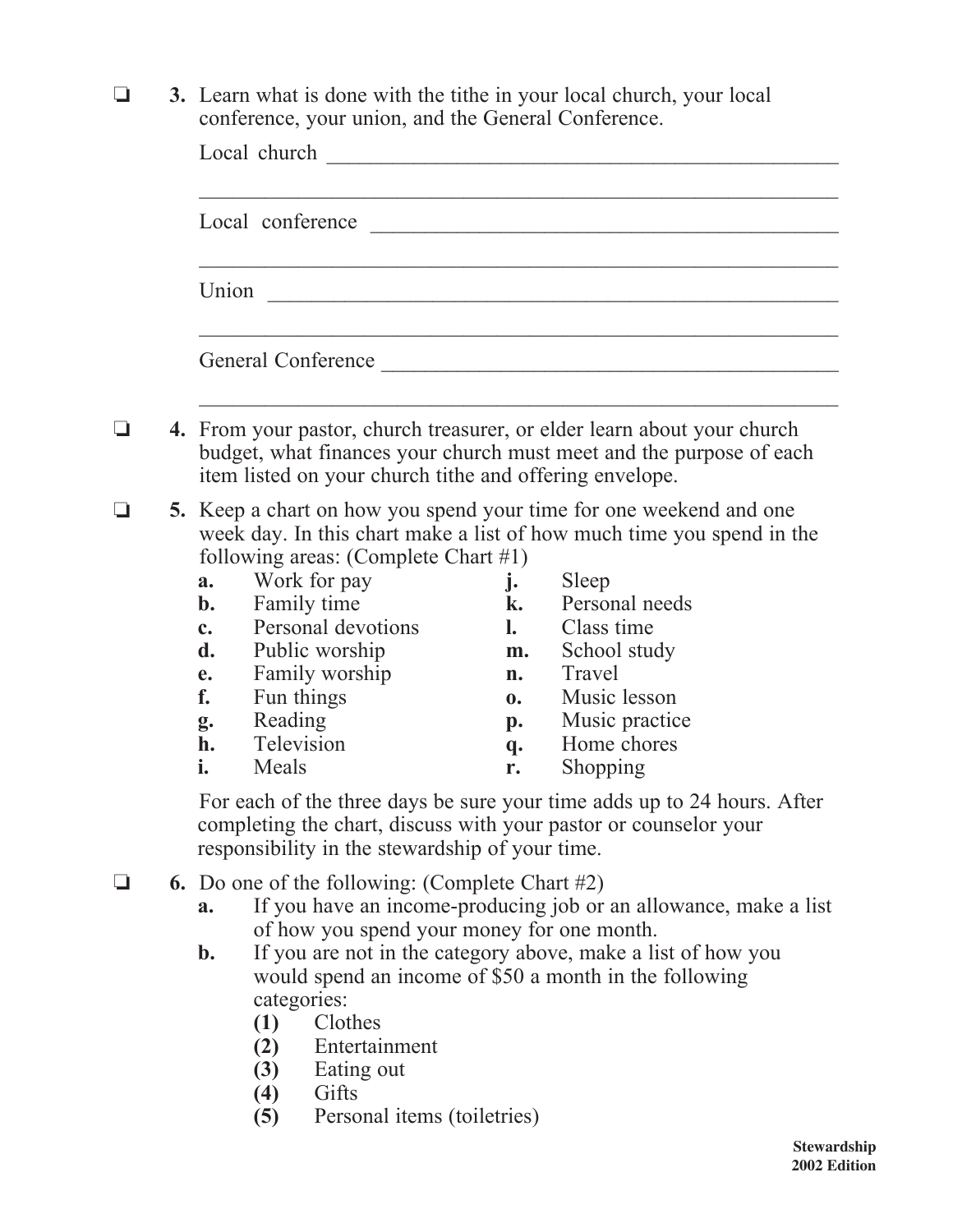- **(6)** School supplies
- **(7)** Tithe and offerings
- **(8)** Transportation

 From your list determine what percentage of your total income is spent on each item. After completing the chart and percentages, discuss with your pastor or counselor the advantages of a budget and how to stay within a budget.

o **7.** From the Bible and the writings of Ellen G. White determine what instruction has been given concerning the variety and use of God-given talents.

 $\mathcal{L}_\text{max} = \frac{1}{2} \sum_{i=1}^{n} \frac{1}{2} \sum_{i=1}^{n} \frac{1}{2} \sum_{i=1}^{n} \frac{1}{2} \sum_{i=1}^{n} \frac{1}{2} \sum_{i=1}^{n} \frac{1}{2} \sum_{i=1}^{n} \frac{1}{2} \sum_{i=1}^{n} \frac{1}{2} \sum_{i=1}^{n} \frac{1}{2} \sum_{i=1}^{n} \frac{1}{2} \sum_{i=1}^{n} \frac{1}{2} \sum_{i=1}^{n} \frac{1}{2} \sum_{i=1}^{n} \frac{1$ 

| a.<br>$\mathbf{c}$ .<br>d. | guidelines:<br>The project is to be a benefit or outreach to others.<br>The project is to be a new endeavor not previously accomplished.<br>b.<br>Spend at least five hours in the planning and implementation of<br>the project.<br>Present a written or oral report to your counselor about your<br>project.<br>Talents/Skills |
|----------------------------|----------------------------------------------------------------------------------------------------------------------------------------------------------------------------------------------------------------------------------------------------------------------------------------------------------------------------------|
|                            |                                                                                                                                                                                                                                                                                                                                  |
|                            |                                                                                                                                                                                                                                                                                                                                  |
|                            |                                                                                                                                                                                                                                                                                                                                  |
|                            |                                                                                                                                                                                                                                                                                                                                  |
|                            |                                                                                                                                                                                                                                                                                                                                  |
|                            |                                                                                                                                                                                                                                                                                                                                  |
|                            | 1.<br><u> 1980 - Johann Stoff, deutscher Stoffen und der Stoffen und der Stoffen und der Stoffen und der Stoffen und der Stoffen und der Stoffen und der Stoffen und der Stoffen und der Stoffen und der Stoffen und der Stoffen und d</u>                                                                                       |
|                            | 2. $\qquad \qquad$                                                                                                                                                                                                                                                                                                               |
|                            | 3.                                                                                                                                                                                                                                                                                                                               |
|                            |                                                                                                                                                                                                                                                                                                                                  |
|                            |                                                                                                                                                                                                                                                                                                                                  |
|                            |                                                                                                                                                                                                                                                                                                                                  |
|                            |                                                                                                                                                                                                                                                                                                                                  |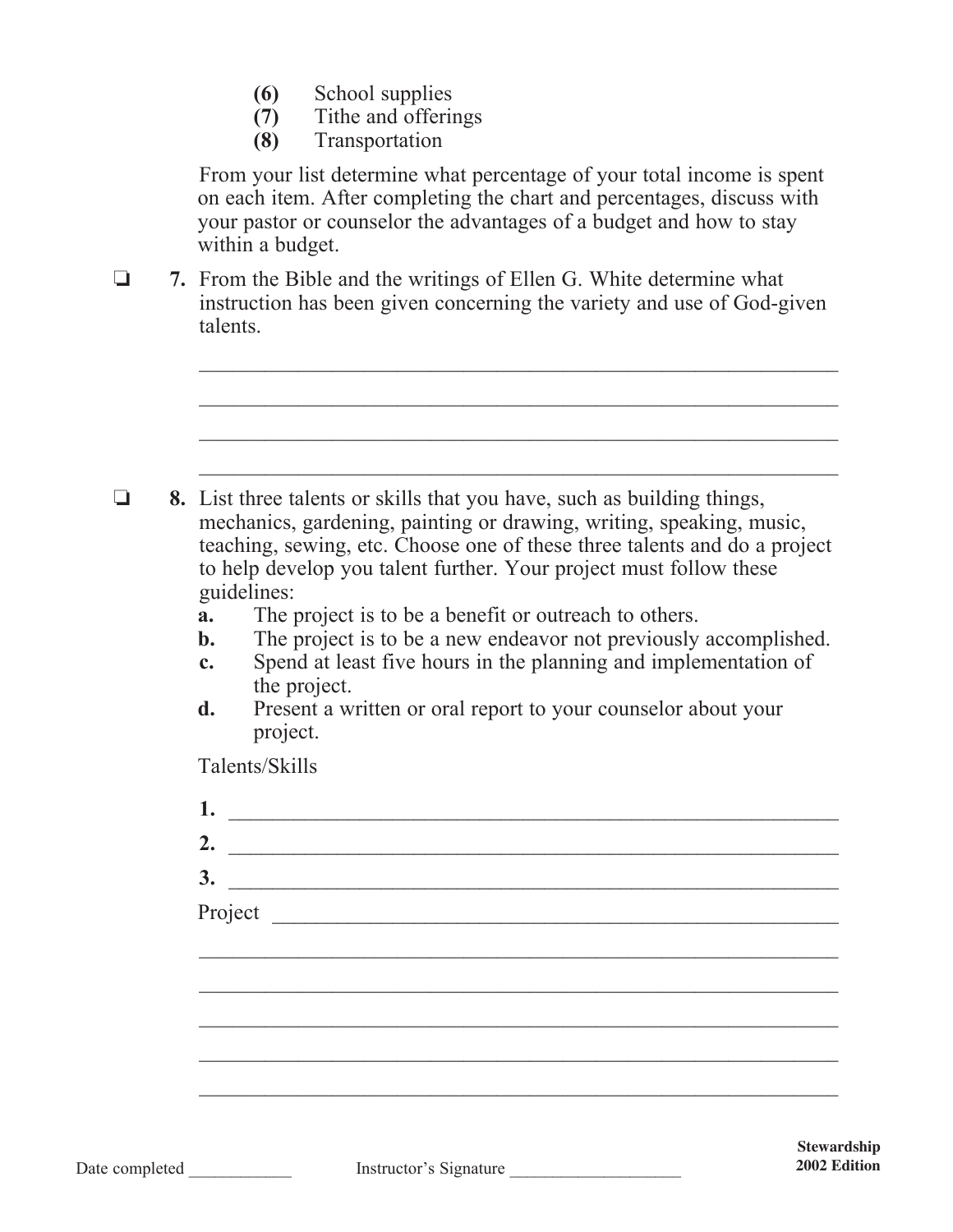## Stewardship, Chart #1 **Day**

Keep a chart on how you spend your time for one weekend and one week day. In this chart make a list of how much time you spend in the following areas:

Work for pay, family time, personal devotions, family worship, fun things, reading, television, meals, sleep, personal needs, class time, school study, travel, music lessons, music practice, home chores, shopping

| Evening  | Afternoon | Morning  |
|----------|-----------|----------|
| Activity | Activity  | Activity |
| Time     | Time      | Time     |
| Activity | Activity  | Activity |
| Time     | Time      | Time     |